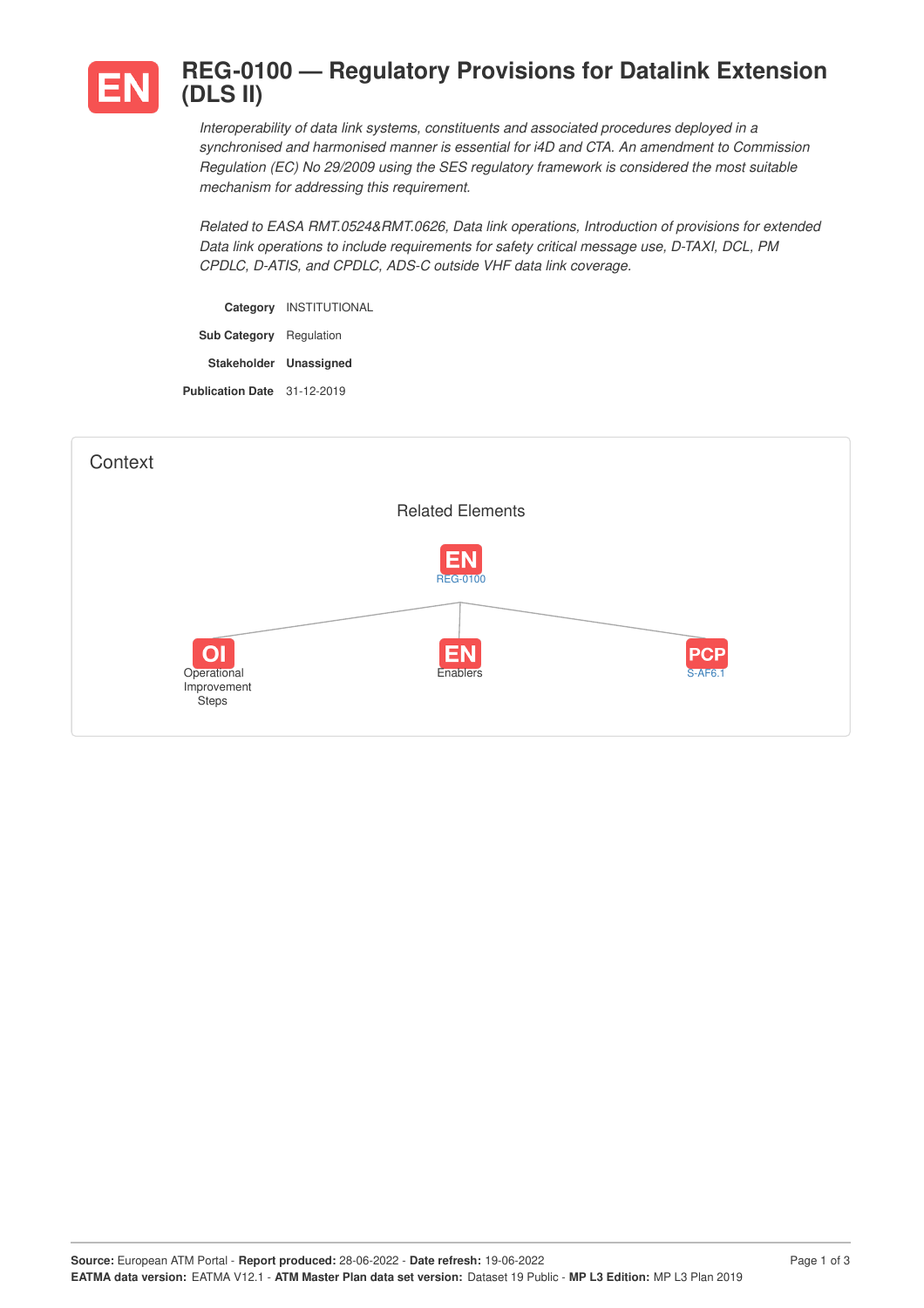| Code            |                |  |  |   |  | Benefits start date (IOC) - Full benefit date (FOC)                           |  |  |  |  |  |  |  |  |  |
|-----------------|----------------|--|--|---|--|-------------------------------------------------------------------------------|--|--|--|--|--|--|--|--|--|
|                 |                |  |  |   |  | 15 16 17 18 19 20 21 22 23 24 25 26 27 28 29 30 31 32 33 34 35 36 37 38 39 40 |  |  |  |  |  |  |  |  |  |
| <b>REG-0100</b> |                |  |  | Δ |  |                                                                               |  |  |  |  |  |  |  |  |  |
| ≙               | AUO-0308-A     |  |  |   |  |                                                                               |  |  |  |  |  |  |  |  |  |
| ≙               | AUO-0309       |  |  |   |  |                                                                               |  |  |  |  |  |  |  |  |  |
| ≙               | <b>IS-0302</b> |  |  |   |  |                                                                               |  |  |  |  |  |  |  |  |  |
| ≙               | IS-0303-A      |  |  |   |  |                                                                               |  |  |  |  |  |  |  |  |  |
| ≙               | <b>TS-0103</b> |  |  |   |  |                                                                               |  |  |  |  |  |  |  |  |  |
| ≙               | <b>TS-0109</b> |  |  |   |  |                                                                               |  |  |  |  |  |  |  |  |  |

| <b>Dependent Enablers</b><br><b>EN</b> |                   |                                                                                                                                              |                                     |
|----------------------------------------|-------------------|----------------------------------------------------------------------------------------------------------------------------------------------|-------------------------------------|
| Relationship                           | Code              | <b>Title</b>                                                                                                                                 | <b>Related Elements</b>             |
| Enabling                               | $A/C-31a$         | Controller pilot data link communication (CPDLC)<br>compliant with ATN baseline 2 (FANS 3/C)                                                 | OI ENDS<br><b>STK</b><br>目          |
| Enabling                               | $A/C-37a$         | Downlink of trajectory data according to contract terms<br>(ADS-C) compliant to ATN baseline 2 (FANS 3/C)                                    | OI ENDS<br><b>STK</b><br><b>PCP</b> |
| Enabling                               | AERODROME-ATC-02a | Surface movement management tools updated to provide<br>the D-TAXI information to the pilot                                                  | OI ENDS<br><b>STK</b>               |
| Enabling                               | AERODROME-ATC-35  | Surface movement management services enhanced to<br>process the runway exit proposal to be uplinked to the<br>aircraft                       | OI EN<br><b>STK</b>                 |
| Enabling                               | AERODROME-ATC-45  | Communication DataLink supporting trajectory<br>management and other flight information during<br>approach, landing, and taxi and departure. | <b>OI</b> EN<br><b>STK</b>          |
| Enabling                               | AERODROME-ATC-63  | Handle enhanced braking information coordinated<br>between Ground ATC and Pilot via data link                                                | OI EN<br><b>STK</b>                 |
| Enabling                               | APP ATC 144       | <b>CPDLC for IM - ATC</b>                                                                                                                    | OI EN<br><b>STK</b>                 |
| Enabling                               | CTE-C02c          | A/G Datalink over ATN/OSI - Multi frequency                                                                                                  | <b>ENDS</b><br><b>PCP</b>           |
| Enabling                               | CTE-C02e          | New A/G datalink using ATN/IPS over L-band                                                                                                   | OI ENDS<br><b>STK</b><br>券          |
| Enabling                               | ER APP ATC 119    | Air/Ground Datalink Communication/Protocols for i4D and<br><b>Controlled Time of Arrival</b>                                                 | OI ENDS<br><b>STK</b><br><b>PCP</b> |
| Enabling                               | ER APP ATC 149b   | Air-Ground Datalink Exchange to Support i4D - ETA<br>min/max                                                                                 | OI EN DS<br><b>STK</b>              |
| Enabling                               | ER APP ATC 149c   | Air-Ground Datalink Exchange to Support i4D -<br>Controlled Time of Arrival/Overflight (CTA/CTO)                                             | OI ENDS<br><b>STK</b>               |
| Enabled by                             | <b>REG-0102</b>   | Means of Compliance for DLS II                                                                                                               | <b>EN</b>                           |

| <b>PCP</b> PCP Elements |                                              |                         |
|-------------------------|----------------------------------------------|-------------------------|
| Code                    | <b>Title</b>                                 | <b>Related Elements</b> |
| <b>S-AF6.1</b>          | Initial trajectory information sharing (i4D) | SOL OI EN ICAO          |